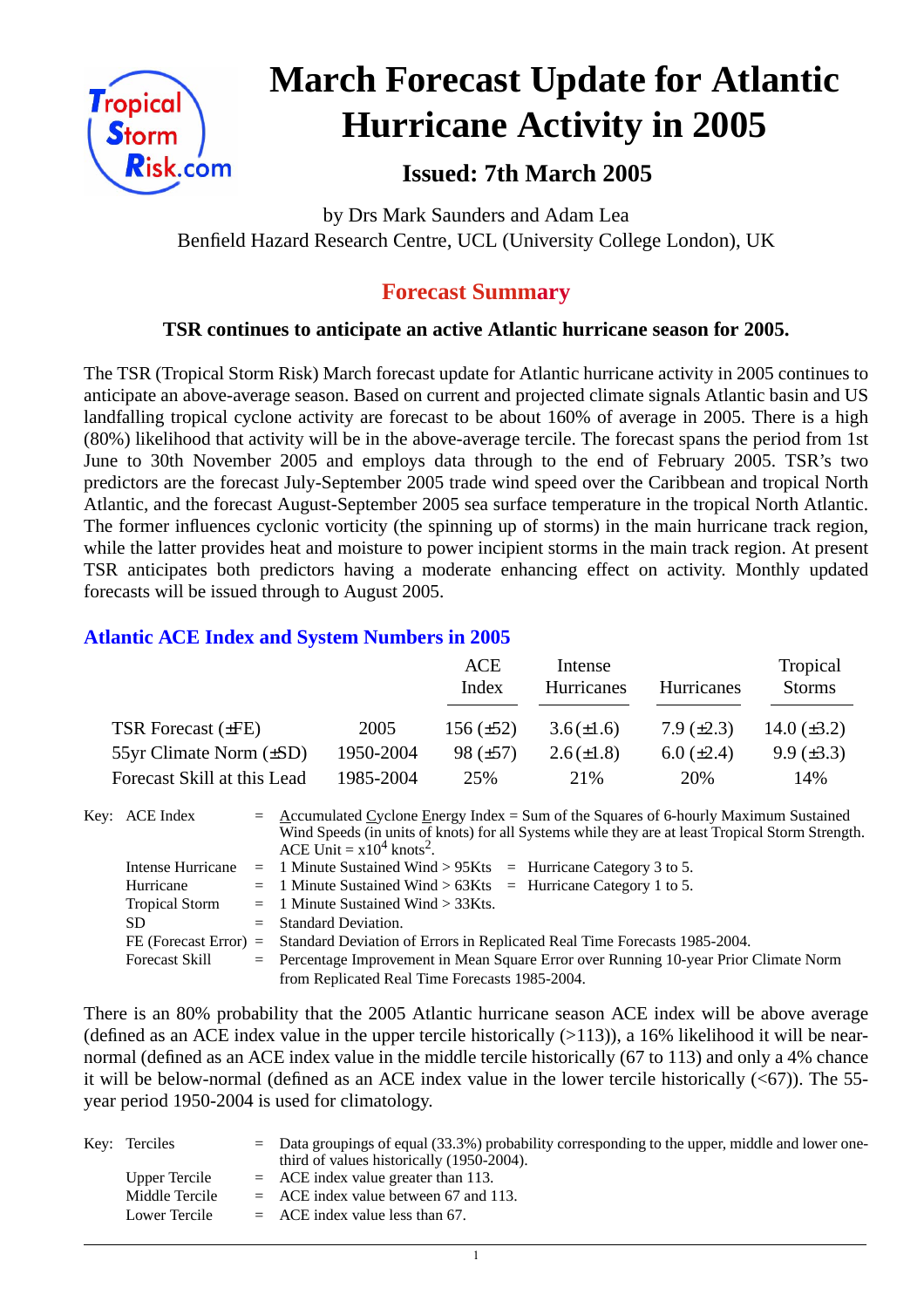#### **ACE Index & Numbers Forming in the MDR, Caribbean Sea and Gulf of Mexico in 2005**

|                              |           | ACE<br>Index    | Intense<br>Hurricanes | Hurricanes      | Tropical<br><b>Storms</b> |
|------------------------------|-----------|-----------------|-----------------------|-----------------|---------------------------|
| TSR Forecast $(\pm FE)$      | 2005      | 138 $(\pm 55)$  | $3.5(\pm 1.5)$        | 6.1 $(\pm 2.4)$ | 10.1 $(\pm 3.5)$          |
| 55yr Climate Norm $(\pm SD)$ | 1950-2004 | $76 \ (\pm 58)$ | $2.3(\pm 1.8)$        | 4.2 $(\pm 2.4)$ | $6.9 \ (\pm 3.2)$         |
| Forecast Skill at this Lead  | 1985-2004 | 25%             | 26%                   | 26%             | 18%                       |

The Atlantic hurricane Main Development Region (MDR) is the region  $10^{\circ}N - 20^{\circ}N$ ,  $20^{\circ}W - 60^{\circ}W$ between the Cape Verde Islands and the Caribbean Lesser Antilles. A storm is defined as having formed within this region if it reached at least tropical depression status while in the area.

There is an 81% probability that in 2005 the MDR, Caribbean Sea and Gulf of Mexico ACE index will be above average (defined as an ACE index value in the upper tercile historically (>91)), a 16% likelihood it will be near-normal (defined as an ACE index value in the middle tercile historically (35 to 91) and only a 3% chance it will be below-normal (defined as an ACE index value in the lower tercile historically (<35)). The 55-year period 1950-2004 is used for climatology.

#### **USA Landfalling ACE Index and Numbers in 2005**

|                             |           | ACE<br>Index      | Hurricanes        | Tropical<br><b>Storms</b> |
|-----------------------------|-----------|-------------------|-------------------|---------------------------|
| TSR Forecast $(\pm FE)$     | 2005      | 3.6 $(\pm 1.9)$   | $2.0 (\pm 1.6)$   | 4.3 $(\pm 2.1)$           |
| Average $(\pm SD)$          | 1950-2004 | $2.3 \ (\pm 2.1)$ | $1.5 \ (\pm 1.3)$ | 3.1 $(\pm 2.0)$           |
| Forecast Skill at this Lead | 1985-2004 | 22%               | 15%               | 14%                       |

| Key: ACE Index           | $=$ Accumulated Cyclone Energy Index $=$ Sum of the Squares of hourly Maximum     |
|--------------------------|-----------------------------------------------------------------------------------|
|                          | Sustained Wind Speeds (in units of knots) for all Systems while they are at least |
|                          | Tropical Storm Strength and over the USA Mainland (reduced by a factor of 6).     |
|                          | ACE Unit = $x10^4$ knots <sup>2</sup> .                                           |
| Landfall Strike Category | $=$ Maximum 1 Minute Sustained Wind of Storm Directly Striking Land.              |
| USA Mainland             | $=$ Brownsville (Texas) to Maine.                                                 |

USA landfalling intense hurricanes are not forecast since we have no skill at any lead.

There is a 71% probability that in 2005 the USA landfalling ACE index will be above average (defined as a USA ACE index value in the upper tercile historically (>2.63)), a 20% likelihood it will be near-normal (defined as a USA ACE index value in the middle tercile historically (1.14 to 2.63) and only a 9% chance it will be below-normal (defined as a USA ACE index value in the lower tercile historically (<1.14)). The 55-year period 1950-2004 is used for climatology.

#### **Caribbean Lesser Antilles Landfalling Numbers in 2005**

|                                |                                                                             | <b>ACE</b><br>Index                                                                                                                                                                                                                            | Intense<br><b>Hurricanes</b> | <b>Hurricanes</b> | Tropical<br><b>Storms</b> |
|--------------------------------|-----------------------------------------------------------------------------|------------------------------------------------------------------------------------------------------------------------------------------------------------------------------------------------------------------------------------------------|------------------------------|-------------------|---------------------------|
| TSR Forecast $(\pm FE)$        | 2005                                                                        | 2.8 $(\pm 2.4)$                                                                                                                                                                                                                                | $0.4 \ (\pm 0.4)$            | $0.8 (\pm 0.6)$   | $1.8 (\pm 1.0)$           |
| $55yr$ Climate Norm $(\pm SD)$ | 1950-2004                                                                   | $1.4 \ (\pm 2.1)$                                                                                                                                                                                                                              | $0.3 \ (\pm 0.5)$            | $0.5 \ (\pm 0.7)$ | $1.1 (\pm 1.1)$           |
| Forecast Skill at this Lead    | 1985-2004                                                                   | 1%                                                                                                                                                                                                                                             | 5%                           | 11%               | $0\%$                     |
| Kev:<br>ACE Index              | $=$ Accumulated Cyclone Energy Index = Sum of the Squares of hourly Maximum | Sustained Wind Speeds (in units of knots) for all Systems while they are at least<br>Tropical Storm Strength and within the boxed region $(10^0$ N-18°N, $60^0$ W-63°W)<br>(reduced by a factor of 6). ACE Unit = $x10^4$ knots <sup>2</sup> . |                              |                   |                           |

| <b>Landfall Strike Category</b> | = Maximum 1 Minute Sustained Wind of Storm Directly Striking Land. |
|---------------------------------|--------------------------------------------------------------------|
| Lesser Antilles                 | $=$ Island Arc from Anguilla to Trinidad Inclusive.                |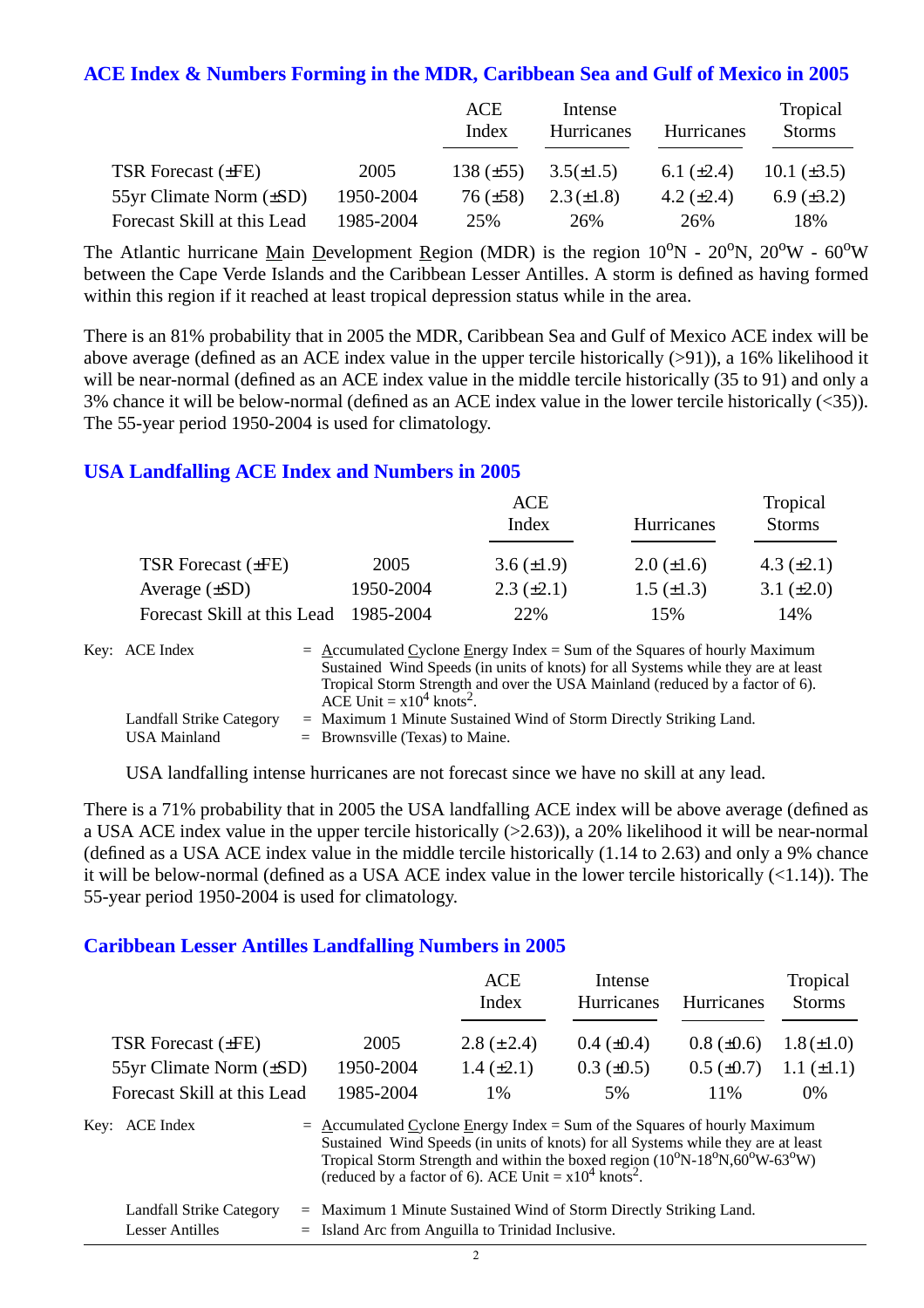#### **Key Predictors for 2005**

The key factors behind the TSR forecast for an above-average hurricane season in 2005 are the anticipated moderate enhancing effect of July-September forecast trade winds at 925mb height over the Caribbean Sea and tropical North Atlantic region  $(7.5^{\circ}N - 17.5^{\circ}N, 30^{\circ}W - 100^{\circ}W)$ , and of August-September forecast sea surface temperature for the Atlantic MDR  $(10^{\circ}N - 20^{\circ}N, 20^{\circ}W - 60^{\circ}W)$ . The current forecast anomalies (1975-2004 climatology) for these predictors are  $0.66\pm0.75$  ms<sup>-1</sup> (up from last month's value of  $0.54\pm0.74$  ms<sup>-1</sup>) and  $0.20\pm0.26$ °C (down from last month's value of  $0.26\pm0.27$ °C). The forecast skills (1985-2004) for these predictors at this lead are 33% and 34% respectively.

#### **Forecasts and New Developments for 2005**

For the 2005 Atlantic hurricane season TSR will be: (1) Issuing monthly updated deterministic and probabilistic forecasts through to early August for each basin, landfalling strength category and ACE index listed above; (2) Investigating the added value of including dynamical model forecasts of the Caribbean trade wind and Atlantic sea surface temperature predictors; (3) Introducing storm forecast strike probabilities out to 5 days lead and automatic storm alert e-mails to the features of the TSR Tropical Storm Tracker.

#### **Further Information and Next Forecast**

Further information about TSR forecasts, verifications and hindcast skill as a function of lead time may be obtained from the TSR web site *http://tropicalstormrisk.com*. The next TSR monthly forecast update for the 2005 Atlantic hurricane season will be issued on the 5th April 2005.

#### **Appendix - Predictions from Previous Months**

|                                       | <b>Atlantic ACE Index and System Numbers 2005</b> |                     |                                    |                   |                              |  |  |  |
|---------------------------------------|---------------------------------------------------|---------------------|------------------------------------|-------------------|------------------------------|--|--|--|
|                                       |                                                   | <b>ACE</b><br>Index | Named<br>Tropical<br><b>Storms</b> | <b>Hurricanes</b> | Intense<br><b>Hurricanes</b> |  |  |  |
| Average Number $(\pm SD)$ (1950-2004) |                                                   | $95 (\pm 54)$       | $9.9 \ (\pm 3.3)$                  | $6.0 \ (\pm 2.3)$ | $2.5 \ (\pm 1.9)$            |  |  |  |
|                                       | 7 Mar 2005                                        | $156 (\pm 52)$      | 14.0 $(\pm 3.2)$                   | $7.9 \ (\pm 2.3)$ | $3.6 (\pm 1.6)$              |  |  |  |
| <b>TSR Forecasts (±FE)</b>            | 9 Feb 2005                                        | 151 $(\pm 53)$      | $13.6 (\pm 3.3)$                   | $7.7 (\pm 2.3)$   | $3.5 \ (\pm 1.6)$            |  |  |  |
|                                       | 5 Jan 2005                                        | $157 (\pm 56)$      | $13.9 \ (\pm 3.5)$                 | 7.8 $(\pm 2.4)$   | $3.6 (\pm 1.6)$              |  |  |  |
|                                       | 10 Dec 2004                                       | 145 $(\pm 56)$      | 13.4 $(\pm 3.6)$                   | $7.5 (\pm 2.5)$   | $3.4 (\pm 1.6)$              |  |  |  |
| <b>Gray Forecast</b>                  | 3 Dec 2004                                        |                     | 11                                 | 6                 | 3                            |  |  |  |

#### **1. Atlantic ACE Index and System Numbers**